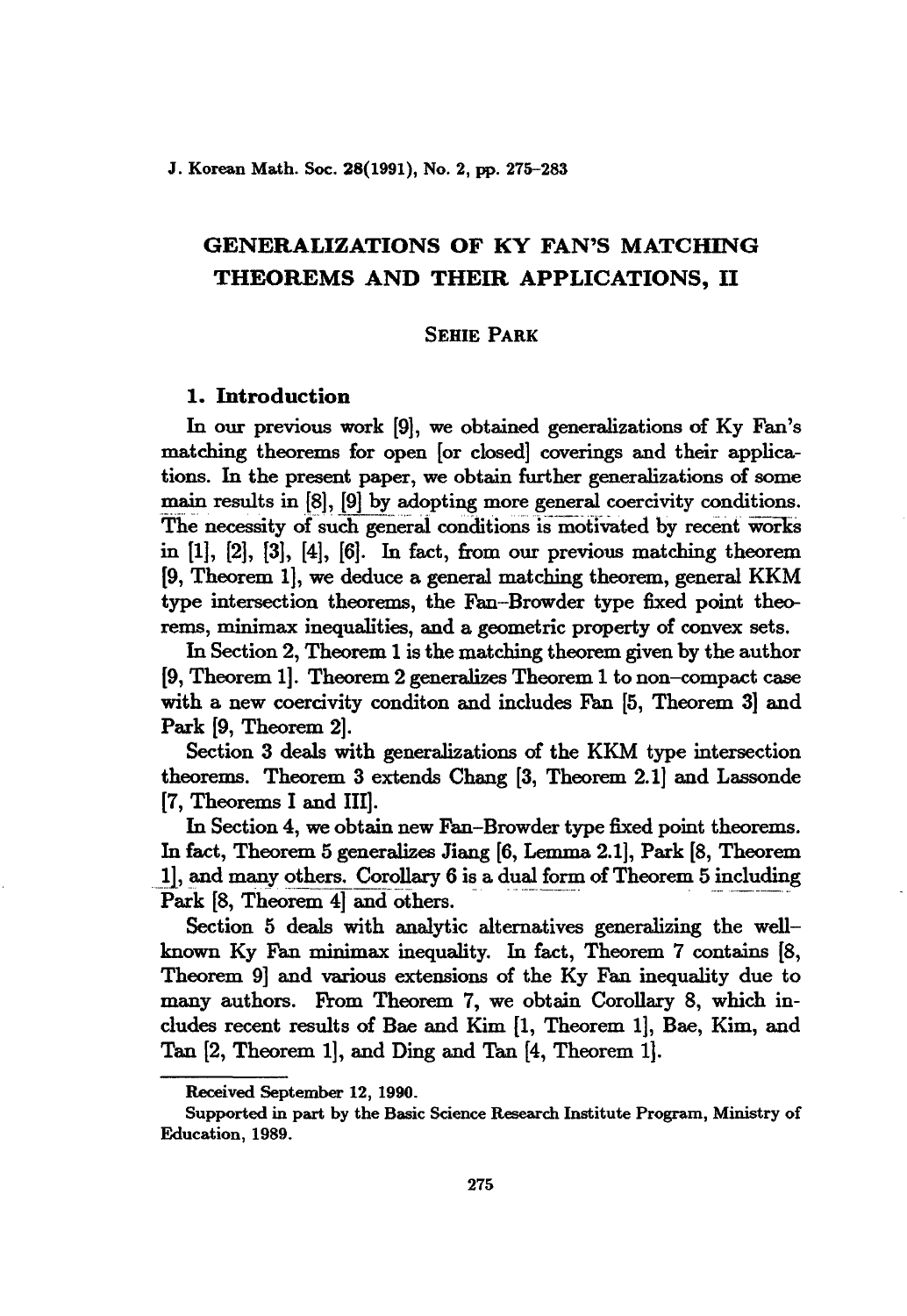276 Sehie Park

**In** Section 6, we give a geometric property of convex sets. Theorem 9 is a far-reaching generalization of Ky Fan's 1961 Lemma and includes results in [2], [8], [10].

Since particular forms of our new results have many applications as shown in the literature, some of them could be improved in view of this paper. For example, most of results in [8] can be improved by adopting the new coercivity condition.

# **2. Matching theorems for open coverings**

A *convex space*  $X$  is a nonempty convex set  $X$  (in a vector space) with any topology that induces the Euclidean topology on the convex hulls of its finite subsets [7]. A nonempty subset  $L$  of  $X$  is called a  $c$ *compact set* if for each finite subset  $N \subset X$  there is a compact convex subset of X containing  $L \cup N$  [7].

For any topological spaces *X* and *Y*, let  $C(X, Y)$  denote the class of all continuous functions from *X* into Y. For other terminology and notations, we follow [7], [9].

We begin with the following [9, Theorem 1] :

THEOREM 1. *Let D* be a nonempty subset of a *compact convex* space *X*, *Y* a topological space, and *A* :  $D \rightarrow 2^Y$  a multifunction *satisfying*

- (i) for each  $x \in D$ , Ax is compactly open in Y, and
- (ii)  $A(D) = Y$ .

*Then,* for each  $f \in C(X, Y)$ , there exist a nonempty finite subset  ${x_1, x_2, \ldots, x_n}$  of *D* and an  $x_0 \in \text{co}\{x_1, x_2, \ldots, x_n\}$  such that  $fx_0 \in$  $\bigcap_{i=1}^n Ax_i$ .

The following consequence of Theorem 1 is the main result of this paper:

THEOREM 2. *Let D* be a *nonempty* subset of a *convex space X, Y* a topological space,  $A : D \to 2^Y$  a multifunction, and  $f \in \mathcal{C}(X, Y)$ . *Suppose that there exists* a *nonempty compact* subset *K* of *Y* such *that*

(i) for each  $x \in D$ , Ax is compactly open;

(ii) for each  $y \in f(X) \cap K$ ,  $A^{-1}y$  is nonempty; and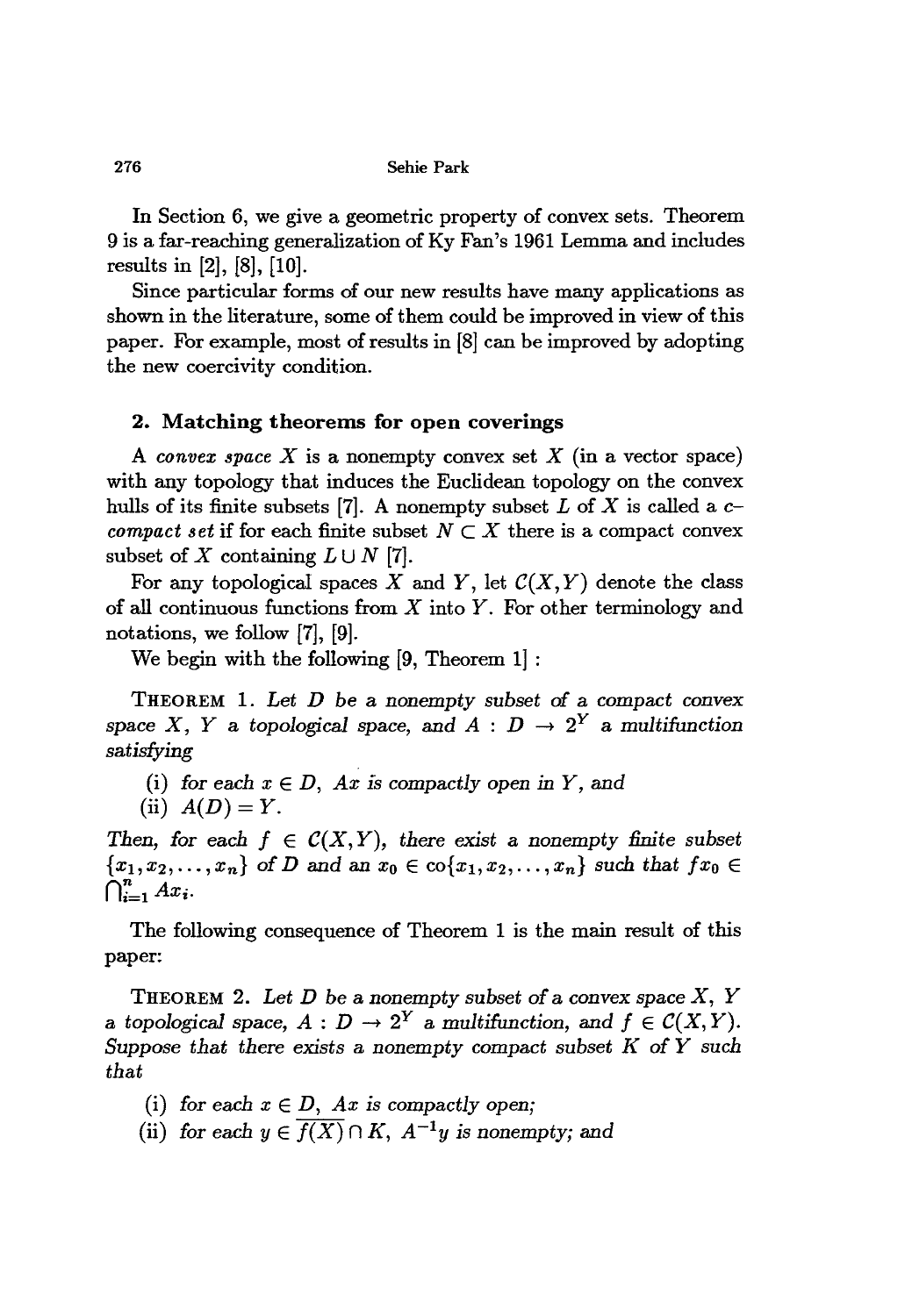Generalizations of Ky Fan's matching theorems and their applications, 11 277

(iii) for *each finite subset* N of *D, there exists* a *compact convex* subset  $L_N$  of X containing N such that  $x \in L_N \backslash f^{-1}(K)$  im*plies*  $fx \in A(L_N \cap D)$ .

*Then,* there exist a nonempty finite subset  $\{x_1, x_2, \ldots, x_n\}$  of *D* and  $\{x_0 \in \text{co}\{x_1, x_2, \ldots, x_n\} \text{ such that } fx_0 \in \bigcap_{i=1}^n Ax_i.$ 

*Proof.* Since  $\overline{f(X)} \cap K$  is compact in Y and is included in  $A(D)$  by (ii), there exists a finite subset  $N = \{p_1, p_2, \ldots, p_m\} \subset D$  such that  $\overline{f(X)} \cap K \subset \bigcup_{i=1}^m Ap_i$ . Let  $X_1 = L_N$  be the compact convex subset of *X* as in (iii). Let  $D_1 = X_1 \cap D$  and  $Y_1 = A(D_1)$ . We show that  $f(X_1) \subset Y_1$ . In fact, if  $x \in X_1 \cap f^{-1}(K)$ , then  $fx \in f(X_1) \cap K \subset$  $f(X) \cap K \subset \bigcup_{i=1}^m Ap_i \subset A(X_1 \cap D) = Y_1$ . On the other hand, if  $x \in X_1 \backslash f^{-1}(K) = L_N \backslash f^{-1}(K)$ , then, by (iii),  $fx \in A(L_N \cap D) = Y_1$ . Hence A and f can be regarded as functions  $A: D_1 \to 2^{Y_1}$  and  $f \in$  $\mathcal{C}(X_1, Y_1)$ . By applying Theorem 1 to  $D_1$ ,  $X_1$ , and  $Y_1$ , we have the conclusion.

REMARKS. 1. Instead of (ii), we may assume  $(iii)' A(D) = Y$ 

in Theorem 2 without affecting the conclusion.

2. The coercivity condition (iii) is motivated by Chang [3} and improves that of Jiang [5, Lemma 2.1}.

3. If there exists a c-compact subset *L* of *X,* then, instead of (iii), we may assume any of the following:

(iii)<sub>1</sub> for each  $x \in X \backslash f^{-1}(K)$ ,  $fx \in A(\overline{co}(L \cup \{x\}) \cap D)$ .

 $(iii)_2$   $Y\setminus A(L \cap D) \subset K$ .

In fact, it is easy to check  $(iii)_2 \Longrightarrow (iii)_1 \Longrightarrow (iii)$ .

Theorem 2 with  $(iii)_2$  instead of  $(iii)$  reduces to Park [9, Theorem 2], which is a generalization of the matching theorem for open coverings due to Ky Fan [5, Theorem 3}.

#### 3. Generalizations of the KKM theorem

Theorem 2 with (ii)' instead of (ii) may be restated in its contrapositive form and in terms of the complement  $Fx$  of  $Ax$  in  $Y$  as follows:

THEOREM 3. *Let D* be a *nonempty subset* of a *convex space* X, *Y* a topological space,  $F: D \to 2^Y$  a multifunction, and  $f \in \mathcal{C}(X, Y)$ .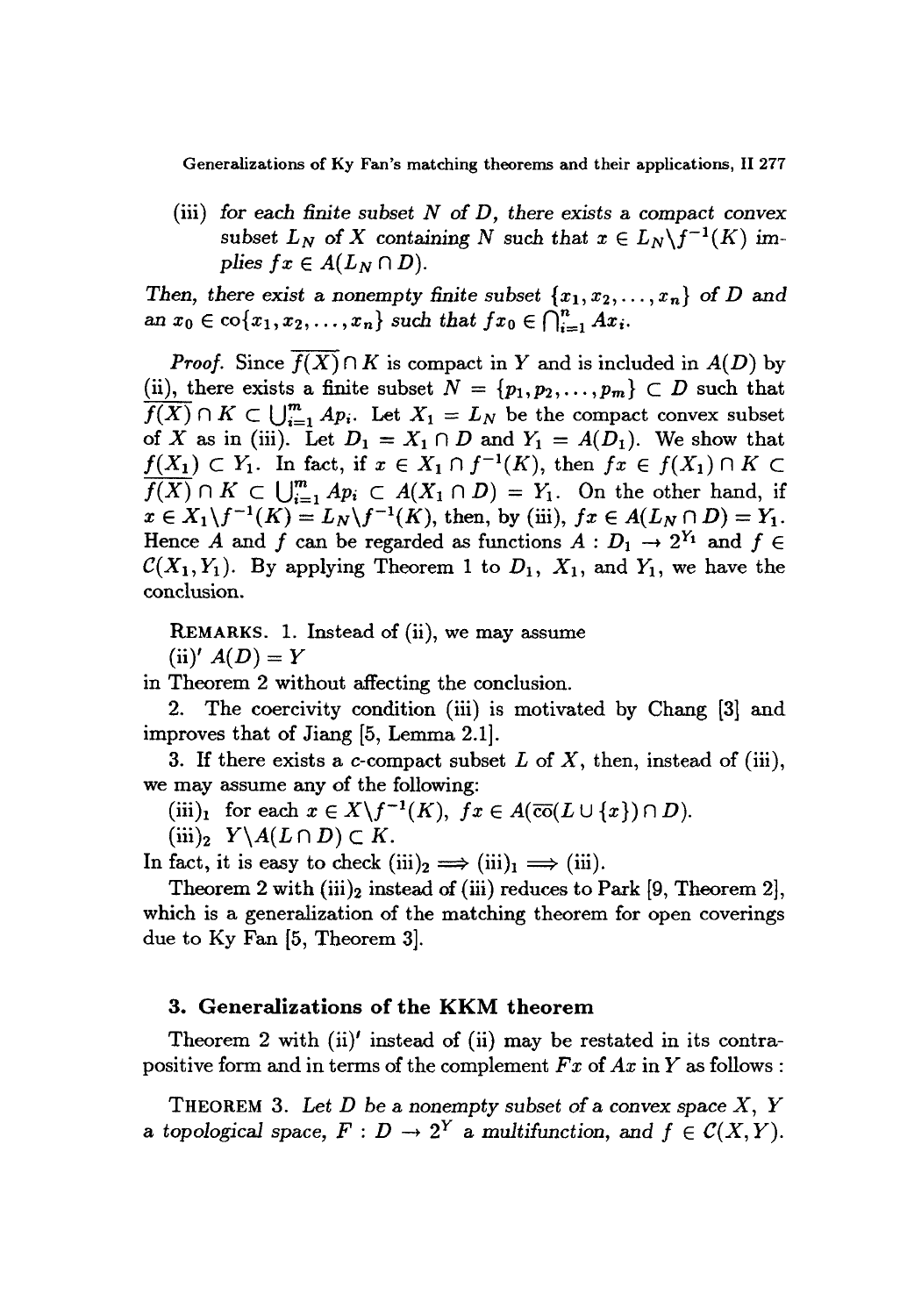278 Sehie Park

*Suppose that*

- (i) for each  $x \in D$ ,  $Fx$  is compactly closed in  $Y$ ;
- (ii) for any finite subset  $\{x_1, x_2, \ldots, x_n\}$  of *D*,

$$
f(\operatorname{co}\{x_1,x_2,\ldots,x_n\})\subset \bigcup_{i=1}^n Fx_i;
$$

and

(iii) there exist a nonempty compact subset  $K$  of  $Y$  and, for each *finite subset*  $N$  *of*  $D$ , a *compact convex subset*  $L_N$  *of*  $X$  *con*taining *N* such that  $x \in L_N \backslash f^{-1}(K)$  implies  $fx \notin \bigcap \{Fz : z \in$  $L_N \cap D$ .

*Then* we have  $\bigcap \{Fx : x \in D\} \neq \emptyset$ .

REMARK. If there exists a c-compaet subset *L* of *X,* then, instead of (iii), we may assume the following:

 $(iii)'$   $\bigcap \{Fz : z \in L \cap D\} \subset K$ .

Theorem 3 with (iii)' instead of (iii) is due to Lassonde [7, Theorem I] and, as indicated in [9], contains a number of generalizations of the KKM theorem.

From Theorem 3, we obtain the following :

COROLLARY 4. *Let D* be a *nonempty subset of* a *convex* space *X,* and  $F: D \to 2^X$  a multifunction. Suppose that

- (i) for each  $x \in D$ ,  $Fx$  is compactly closed in X;
- (ii) for any finite subset  $\{x_1, x_2, \ldots, x_n\}$  of *D*,

$$
\mathrm{co}\{x_1,x_2,\ldots,x_n\}\subset\bigcup_{i=1}^n Fx_i;
$$

and

(iii) *there exist* a *nonempty* compact subset *K of X* and, *for each finite* subset N of D, a compact convex subset  $L_N$  of X containing N such that

$$
L_N\cap\bigcap\{Fx:x\in L_N\cap D\}\subset K.
$$

*Then*  $\bigcap \{Fx : x \in D\} \neq \emptyset$ .

*Proof.* In Theorem 3, put  $X = Y$  and  $f = 1_X$ .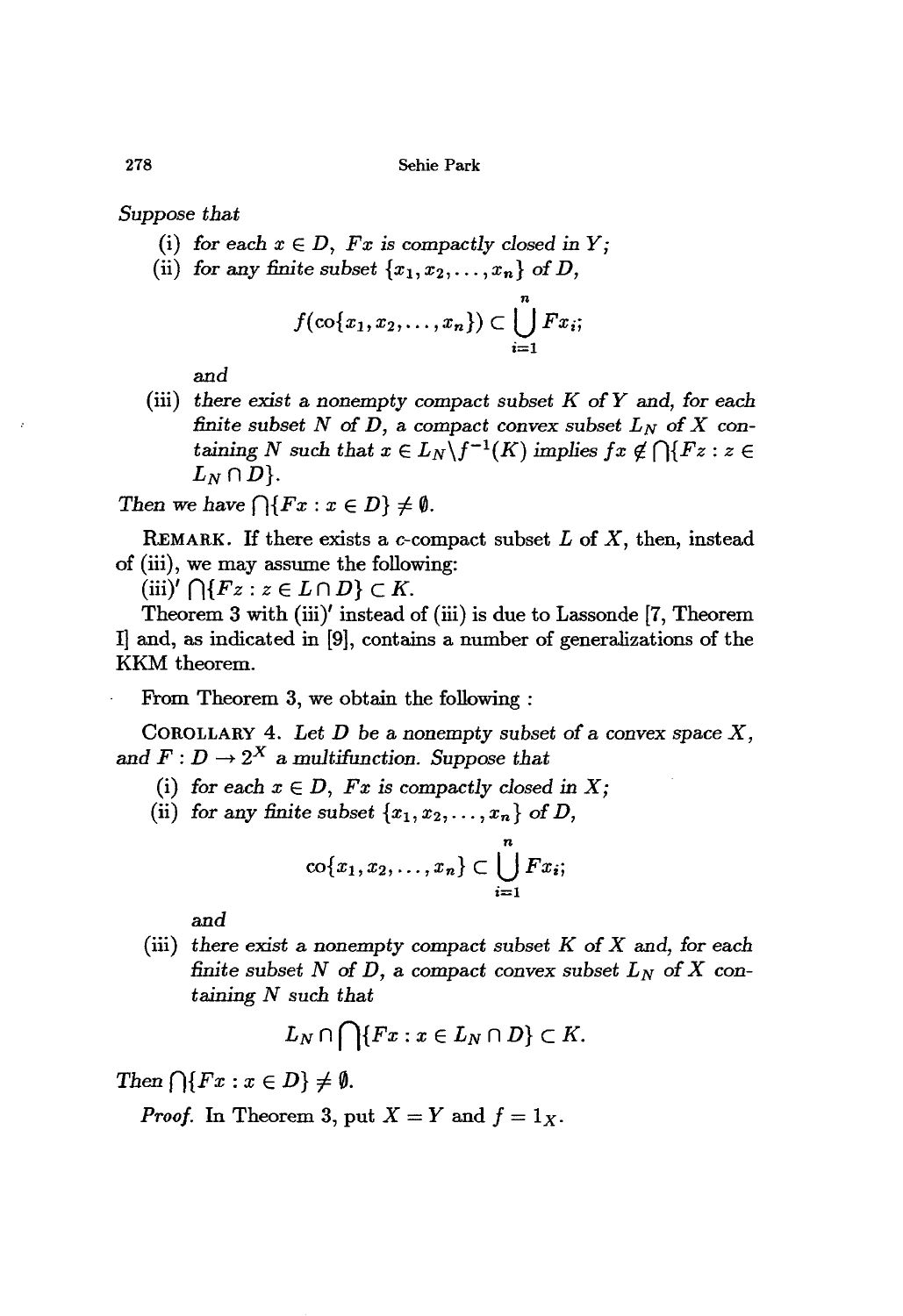Generalizations of Ky Fan's matching theorems and their applications, II 279

REMARK. Corollary 4 is due to Chang [3, Theorem 2.1] and improves Lassonde [6, Theorem Ill] who assumed the Hausdorffness of the underlying topological vector space and adopted a stronger condition than (iii).

### **4. The Fan-Browder type fixed point theorems**

As an application of Theorem 2, we give the following generalization of the Fan-Browder fixed point theorem:

THEOREM 5. *Let D* be a nonempty *subset of* a *convex space X, Y* a topological space,  $A: X \to 2^Y$ ,  $B: D \to 2^Y$  multifunctions, and  $f \in \mathcal{C}(X, Y)$ . Suppose that there exists a nonempty compact subset K *of Y such that*

- (a)  $Bx \subset Ax$  for each  $x \in D$ ;
- (b)  $A^{-1}(fx)$  is convex for each  $x \in X$ ;
- $f(c)$   $B^{-1}y \neq \emptyset$  for each  $y \in f(X) \cap K$ ;
- (d) *Bx* is compactly open for each  $x \in D$ ; and
- (e) *for each* finite *subset N* of *D, there exists* a *compact convex* subset  $L_N$  of X containing N such that  $x \in L_N\backslash f^{-1}(K)$  im*plies*  $fx \in B(L_N \cap D)$ .

*Then there* exists an  $x_0 \in X$  *such that*  $fx_0 \in Ax_0$ .

*Proof.* Since the conditions (d), (c), and (e) imply (i), (ii), and (iii) of Theorem 2, respectively, there exist  $\{x_1, x_2, \ldots, x_n\} \subset D$  and  $x_0 \in \text{co}\{x_1, x_2, \ldots, x_n\}$  such that  $fx_0 \in \bigcap_{i=1}^n Bx_i \subset \bigcap_{i=1}^n Ax_i$  by (a). We have  $x_i \in A^{-1}(fx_0)$  for all  $i = 1, \ldots, n$ , and hence by (b),  $\text{co}\{x_1, x_2, \ldots, x_n\} \subset A^{-1}(fx_0)$ . In particular,  $x_0 \in A^{-1}(fx_0)$ , that is,  $fx_0 \in Ax_0$ . This completes our proof.

REMARKS. 1. For  $D = X$  and  $A = B$ , Theorem 5 includes Jiang [6, Lemma 2.1]. Some particular forms and applications to fixed point theorems are also given in [6].

2. Particular versions of Theorem 5 are due to Park [8, Theorem 1], [9, Theorem 6], where A should be  $A: X \to 2^Y$  and  $x_0 \in X$ . As we noted in [8], Theorem 5 generalizes a number of results due to Takahashi, Lassonde, Ben-El-Mechaiekh-Deguire-Granas, Simons, Ko-Tan, and Browder.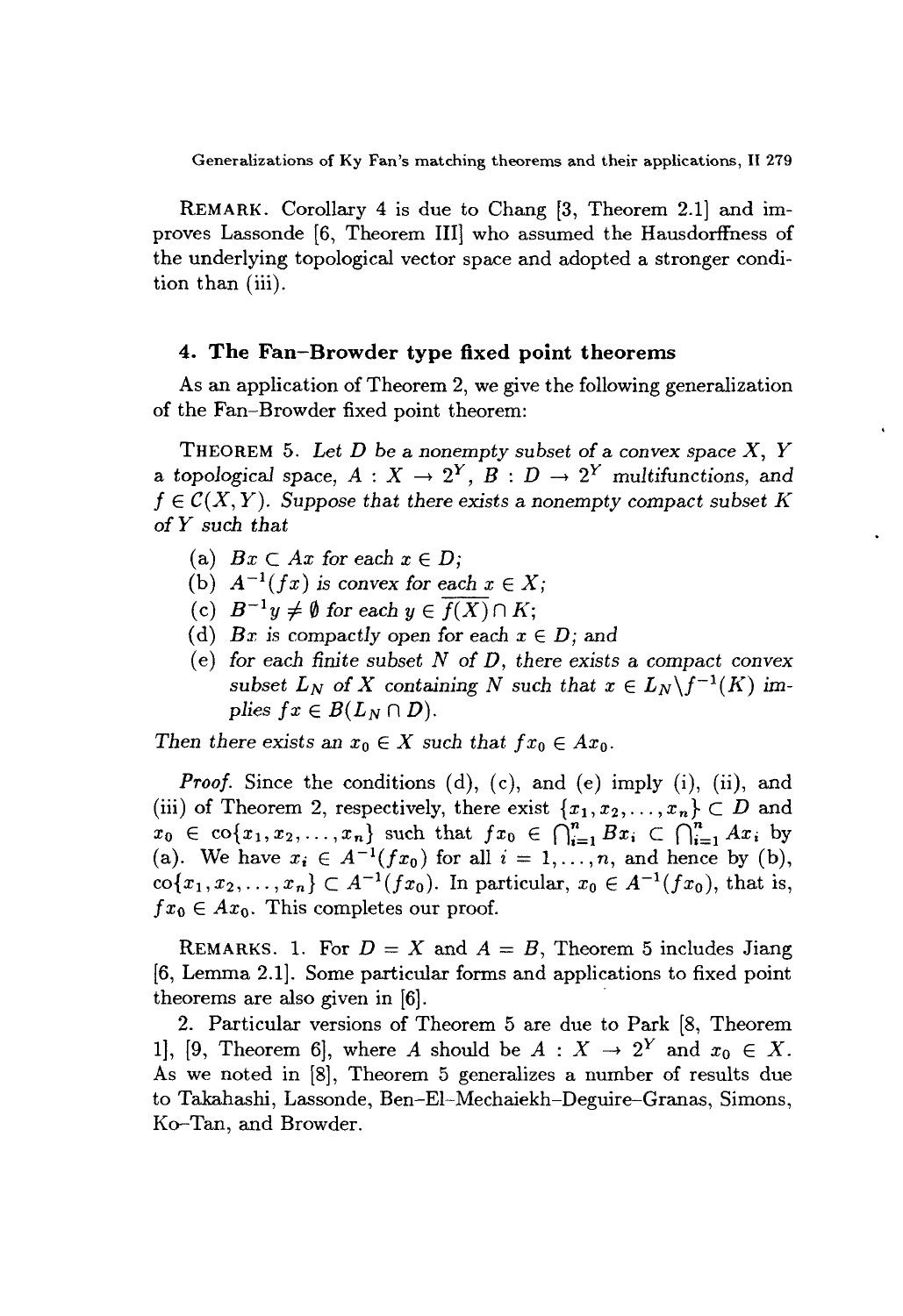3. In Theorem 5, we may replace (a) and (b) by  $\cos B^{-1}y \subset A^{-1}y$  for each  $y \in Y$ .

From Theorem 5, we have the following "dual" form:

COROLLARY 6. *Let Y be* a *topological* space, *X* a convex space,  $S, T: Y \to 2^X$  multifunctions, and  $f \in \mathcal{C}(X, Y)$ . Suppose that there *exists* a *nonempty compact subset K* of*Y* such. *that*

- (a)  $Ty \subset Sy$  for each  $y \in Y$ ;
- (b)  $S(fx)$  is convex for each  $x \in X$ ;
- (c)  $Ty \neq \emptyset$  for each  $y \in f(X) \cap K$ ;
- (d)  $T^{-1}x$  is compactly open for each  $x \in X$ ; and
- (e) *for* each. *:finite* subset *N* of X, *there exists* a *compact convex subset*  $L_N$  of X containing N such that  $x \in L_N\backslash f^{-1}(K)$  im*plies*  $T(fx) \subset L_N$ .

*Then there exists* an  $x_0 \in X$  *such that*  $x_0 \in (Sf)x_0$ .

*Proof.* Put  $D = X$ ,  $A^{-1} = S$ , and  $B^{-1} = T$  in Theorem 5 replacing (e) by  $(iii)_1$  in the Remarks of Theorem 2.

REMARK. Corollary 6 extends Chang [3, Theorems 2.4 and 2.7). Instead of (e), if there exists a c-compact subset *L* of *X,* then we may assume

(e)'  $Y\setminus T^{-1}(L) \subset K$ 

in Corollary 6 without affecting the conclusion.

Corollary 6 with (e)' instead of (e) is due to Park [8, Theorem 4] and, as we noted there, includes a number of results due to Ben-El-Mechaiekh-Deguire-Granas, Ko-Tan, Browder, and Tarafdar-Husain.

#### **5. Analytic alternatives**

In our previous work [8], a particular form of Theorem 5 with  $D = X$ is shown to have various equivalent formulations and applications, that is, alternative forms, geometric forms, fixed point theorems, coincidence theorems, minimax and variational inequalities, etc. This can be done for Theorem 5 with  $D = X$ .

The following is an analytic alternative and a far-reaching generalization of the Ky Fan minimax inequality.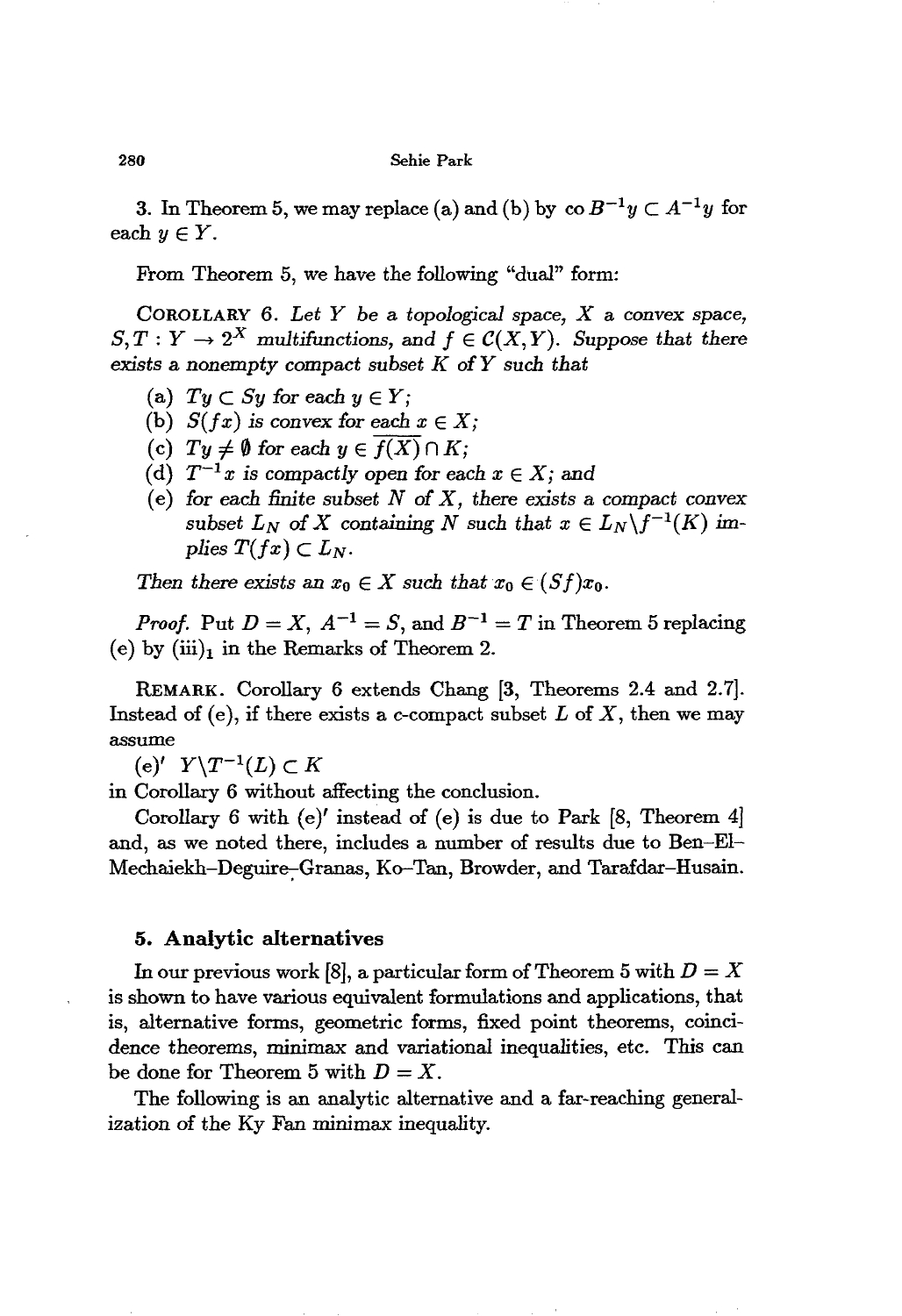Generalizations of Ky Fan's matching theorems and their applications, 11 281

THEOREM 7. Let X be a convex space, Y a topological space,  $\alpha \geq$  $\beta, f, g: X \times Y \to [-\infty, +\infty]$  *functions,* and  $s \in \mathcal{C}(X, Y)$ . Suppose that

- (i) for each  $x \in X$ ,  $\{y \in Y : g(x, y) > \alpha\}$  is compactly open;
- (ii) for each  $y \in Y$ ,  $\{x \in X : f(x, y) > \beta\} \supset \text{co}\{x \in X : g(x, y) > \beta\}$ *a};* and
- (iii) *there exist* a nonempty compact *subset K* of Y and, *for each finite* subset  $N$  of  $X$ , a compact convex subset  $L_N$  of  $X$  con*taining* N such that, for each  $x \in L_N \backslash s^{-1}(K)$ , there exists an  $x_1 \in L_N$  such that  $g(x_1,sx) > \alpha$ .

*Then either* (1) *there exists* a  $y_0 \in K$  *such that*  $g(x, y_0) \leq \alpha$  *for all*  $x \in X$ , or (2) there exists an  $x_0 \in X$  such that  $f(x_0, sx_0) > \beta$ .

*Proof.* For each  $x \in X$ , let

$$
Ax = \{y \in Y : f(x, y) > \beta\},\,
$$
  

$$
Bx = \{y \in Y : g(x, y) > \alpha\}.
$$

Then *Bx* is compactly open by (i),  $A^{-1}y \supset \infty B^{-1}y$  for each  $y \in Y$ by (ii), and for each finite subset *N* of *X* and each  $x \in L_N \backslash s^{-1}(K)$ , we have  $sx \in B(L_N)$  by (iii). Suppose that (2) does not hold, that is,  $sx \notin Ax$  for any  $x \in X$ . Then by Theorem 5 (with Remark 3 there), there is a  $y_0 \in s(X) \cap K$  such that  $B^{-1}y_0 = \emptyset$ , that is,  $g(x, y_0) \leq \alpha$  for all  $x \in X$ . This completes our proof.

REMARK. Theorem 7 generalizes [8, Theorem 9]. As we noted there, [8, Theorem 9] includes various extensions of Ky Fan's 1972 minimax inequality due to Takahashi, Ben-EI-Mechaiekh *et al.,* Lassonde, Aubin, Allen, Lin, Tan, Yen, Shih and Tan, and others.

From Theorem 7, we obtain the following practical form:

COROLLARY 8. Let X be a convex space and  $f, g: X \times X \rightarrow$  $[-\infty, +\infty]$  functions. Suppose that

- $(0)$   $f(x, x) \leq 0$  *for all*  $x \in X$ ;
- (i) for each  $x \in X$ ,  $\{y \in X : g(x, y) > 0\}$  is compactly open;
- (ii) for each  $y \in X$ ,  $\{x \in X : f(x, y) > 0\} \supset \text{co}\{x \in X : g(x, y) > 0\}$  $0$ ; and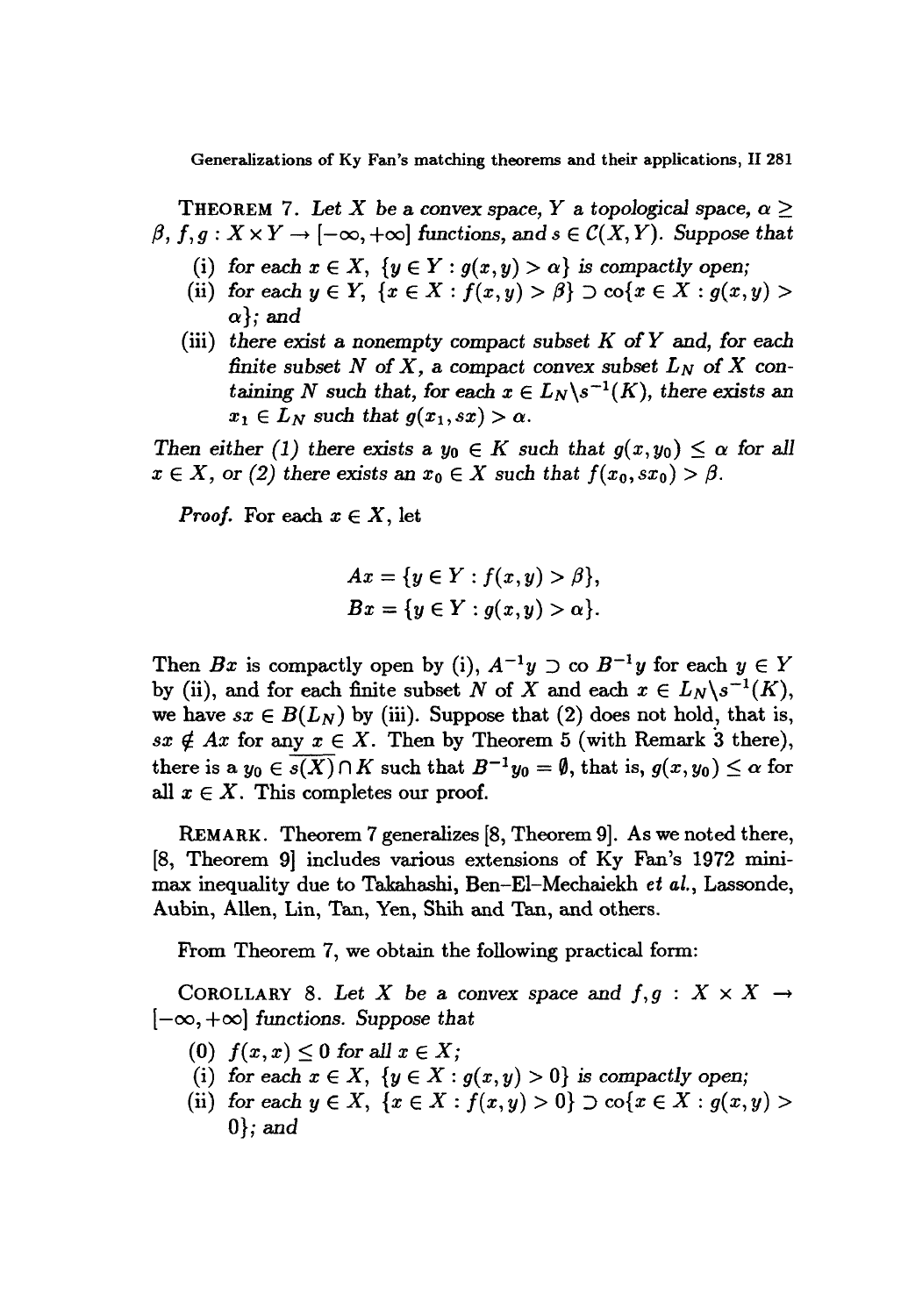#### 282 Sehie Park

(iii) there exist a nonempty compact subset  $K$  of  $X$  and, for each finite subset N of X, a compact convex subset  $L_N$  of X contain*ing* N such that, for each  $y \in L_N \backslash K$ , there exists an  $x \in L_N$ *with*  $g(x, y) > 0$ .

*Then there exists* a  $y_0 \in K$  *such that*  $g(x, y_0) \leq 0$  *for* all  $x \in X$ .

*Proof.* Put  $X = Y$ ,  $s = 1_X$ , and  $\alpha = \beta = 0$  in Theorem 7.

REMARKS. 1. Particular forms of Corollary 8 are due to Bae and Kim [1, Theorem 1], Bae, Kim, and Tan [2, Theorem 1], and Ding and Tan [4, Theorem 1]. These authors applied Corollary 8 to (quasi-) variational inequalities, fixed point theorems, and other results. Such results can be improved by adopting the more general coercivity condition (iii) as in Corollary 8 instead of their condition.

2. As the authors of [1], [2], [4] noted, Corollary 8 includes minimax inequalities due to Shih and Tan, Fan, Tan, Allen, and others.

#### **6. A geometric form**

Theorems 5 and 7 can be expressed in a· geometric form. In fact, the following is a far-reaching generalization of Ky Fan's 1961 Lemma.

THEOREM 9. *Let* X be a convex space, *Y* a *topological* space,  $A, B \subset X \times Y$ , and  $s \in \mathcal{C}(X, Y)$ . Suppose that

- (i) for each  $x \in X$ ,  $\{y \in Y : (x, y) \in B\}$  is compactly open;
- (ii) for each  $y \in Y$ ,  $\{x \in X : (x, y) \in A\} \supset \text{co}\{x \in X : (x, y) \in B\};$ and
- (iii) *there exist* a *nonempty* compact subset K *ofY* and, *for each finite* subset N of X, a compact convex subset  $L_N$  of X con*taining* N such that for each  $x \in L_N \backslash s^{-1}(K)$ ,  $L_N \bigcap \{z \in X :$  $(z, sx) \in B$   $\neq \emptyset$ .

*Then either* (1) *there exists* a  $y_0 \in K$  *such that*  $\{x \in X : (x, y_0) \in K\}$  $B$ } =  $\emptyset$ , or (2) *there exists* an  $x_0 \in X$  *such that*  $(x_0, sx_0) \in A$ .

*Proof.* Use Theorem 5 with  $D = X$  as in the proof of Theorem 7.

REMARKS. 1. A number of particular forms of Theorem 9 can be found in [8].

2. For  $X = Y$  and  $s = 1_X$ , particular forms of Theorem 9 were due to 8hih and Tan [10], and Bae, Kim, and Tan [2]. These authors applied